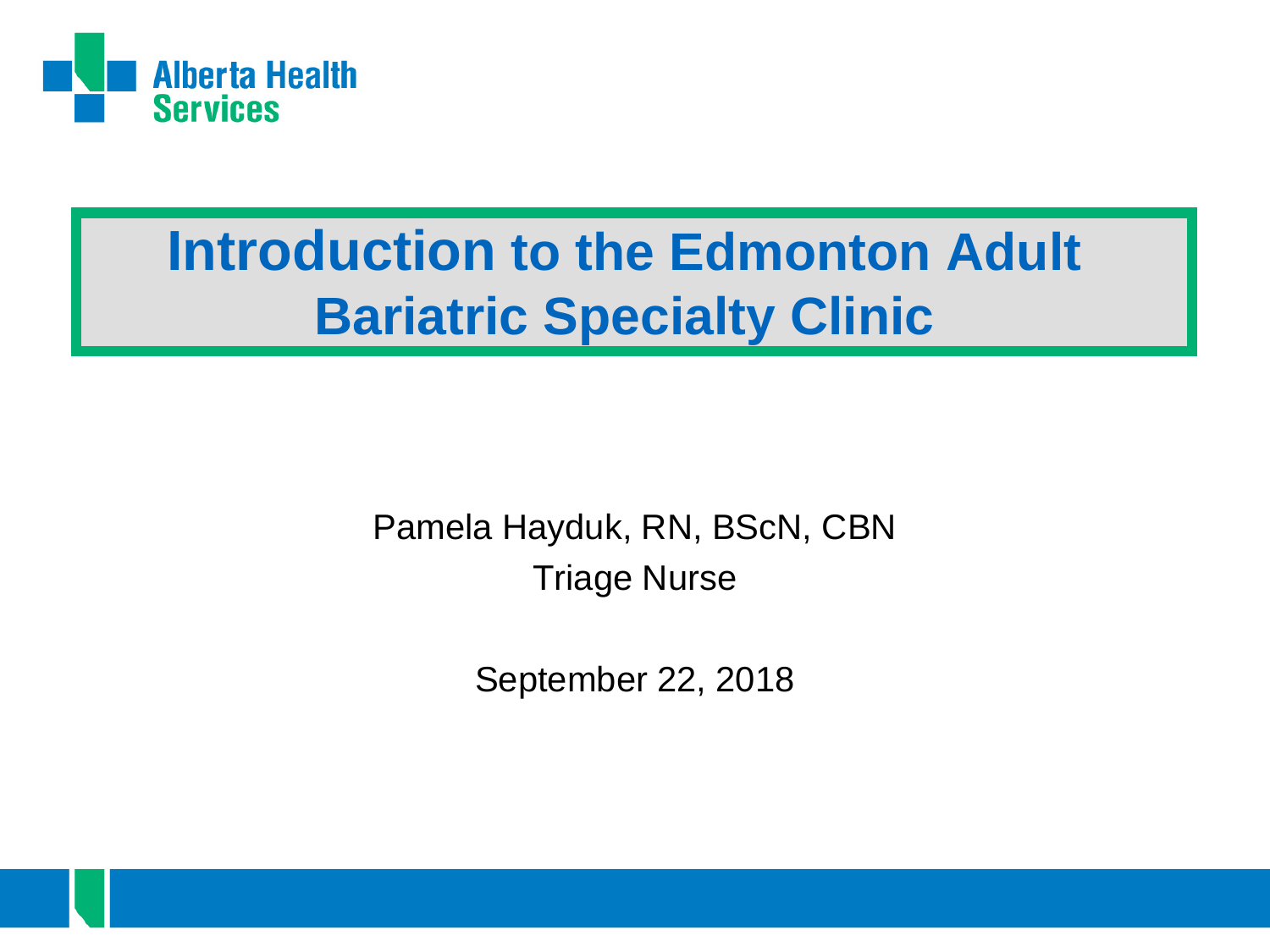

### **Disclosures**

Nothing to Disclose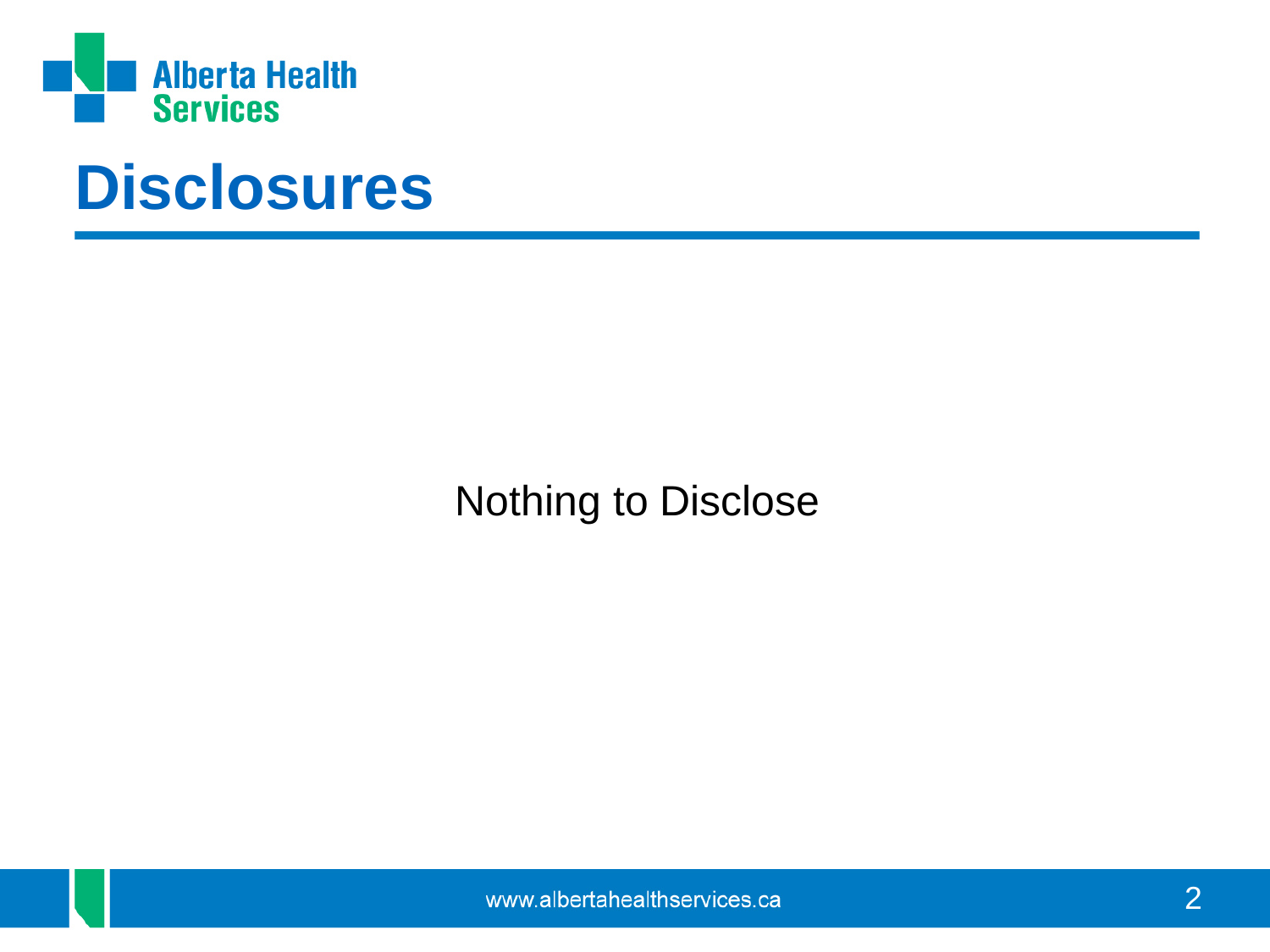

### **Objectives:**

- Who is the Edmonton Adult Bariatric Specialty Clinic (EABSC)
- Referral Process / Challenges
- Clinic Flow
- Post-op Clinic Care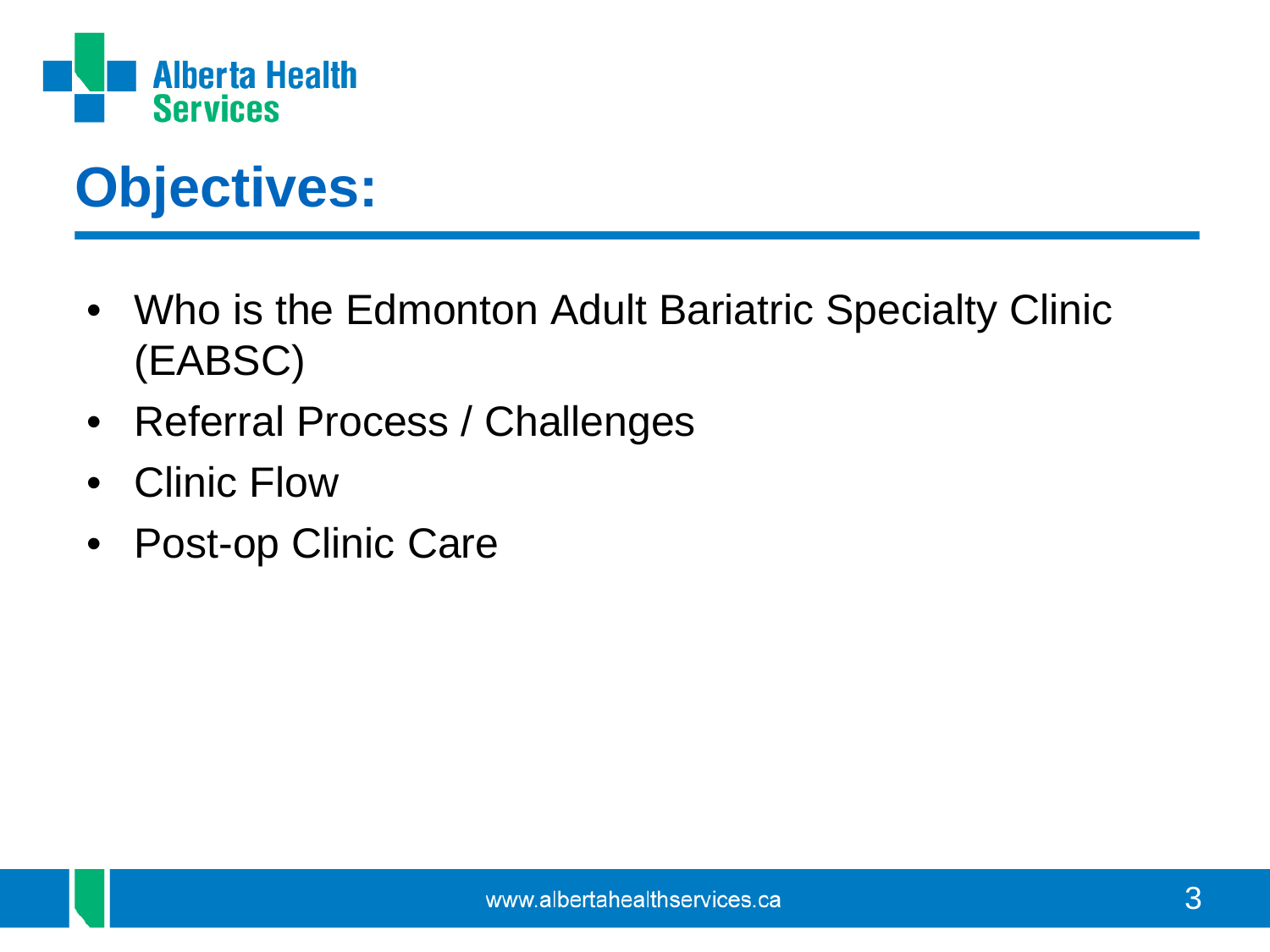

# **Who is the EABSC**

- The EABSC is a multi-disciplinary team. Our team includes:
	- Registered Nurses (Case Manager)
	- Registered Dietitians
	- Registered Psychologists
	- Psychiatrists
	- Medical Doctors
	- Surgeons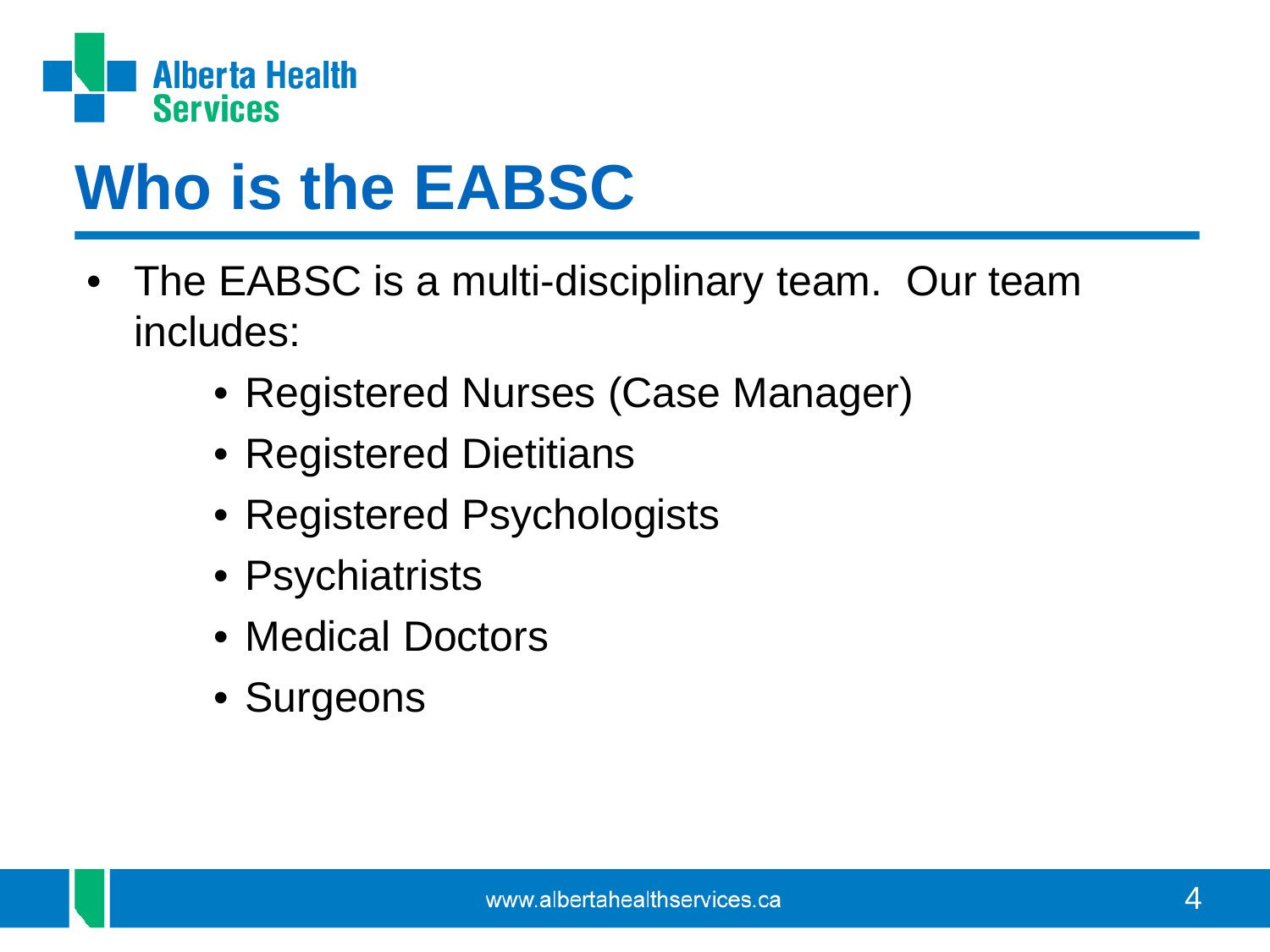

### **What does the EABSC offer?**

- Assessment by a multidisciplinary team
- The team will work with the patient to identify and address medical, lifestyle and psychological barriers
- Develop a plan of care
- Teach patients about treatment options for Obesity

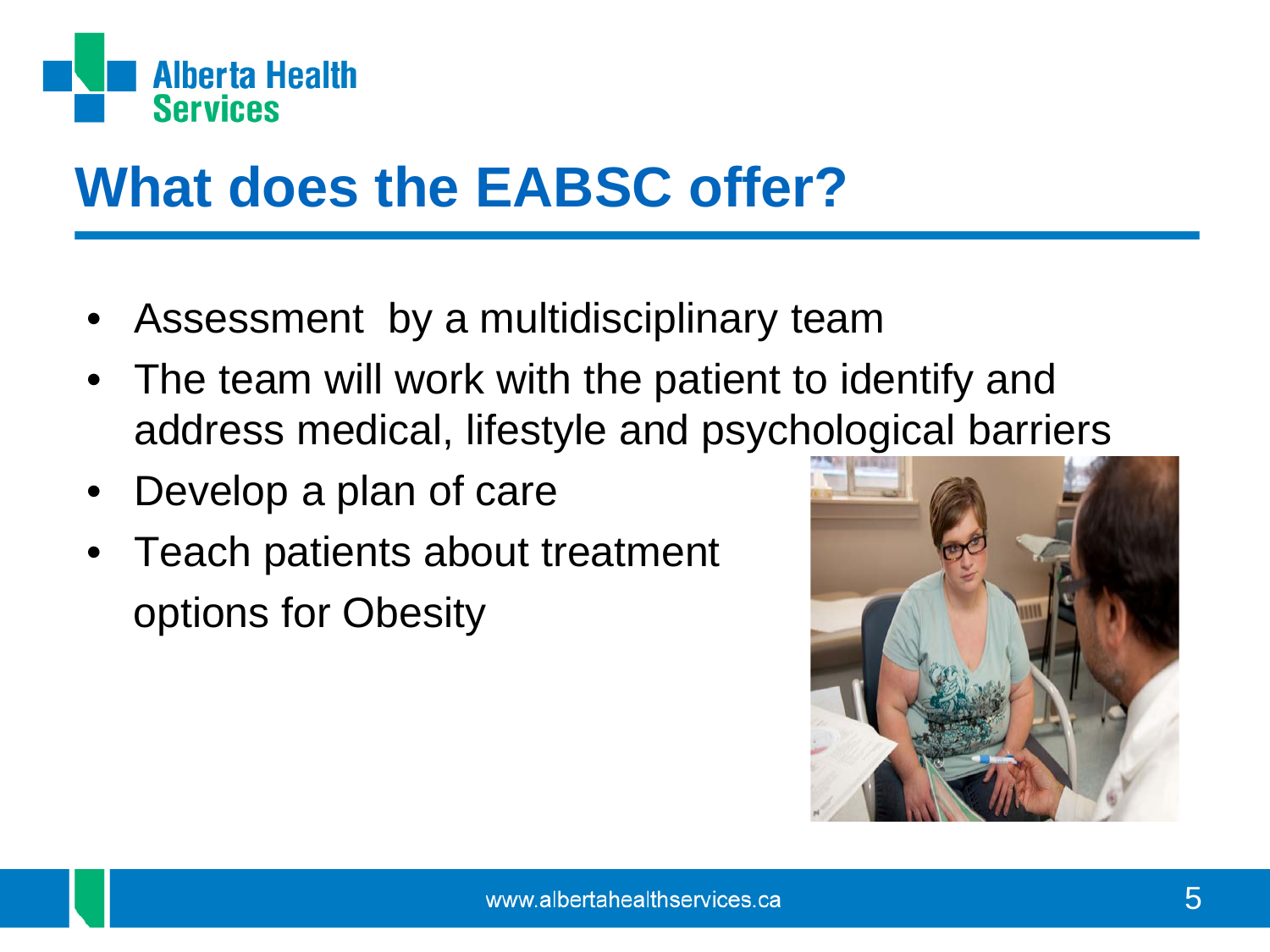

#### **Referral Process**

- Referrals must be completed by a Physician or Nurse Practitioner
- Patients must meet **ALL** referral criteria:
	- 1. BMI ≥40 0r
	- 2. BMI  $\geq$  35 with any weight related co-morbidity
	- 3. Resident of Alberta
	- 4. Non Smoker
	- 5 Age 17-64 years old at time of referral
	- 6. No unstable/untreated mental health concerns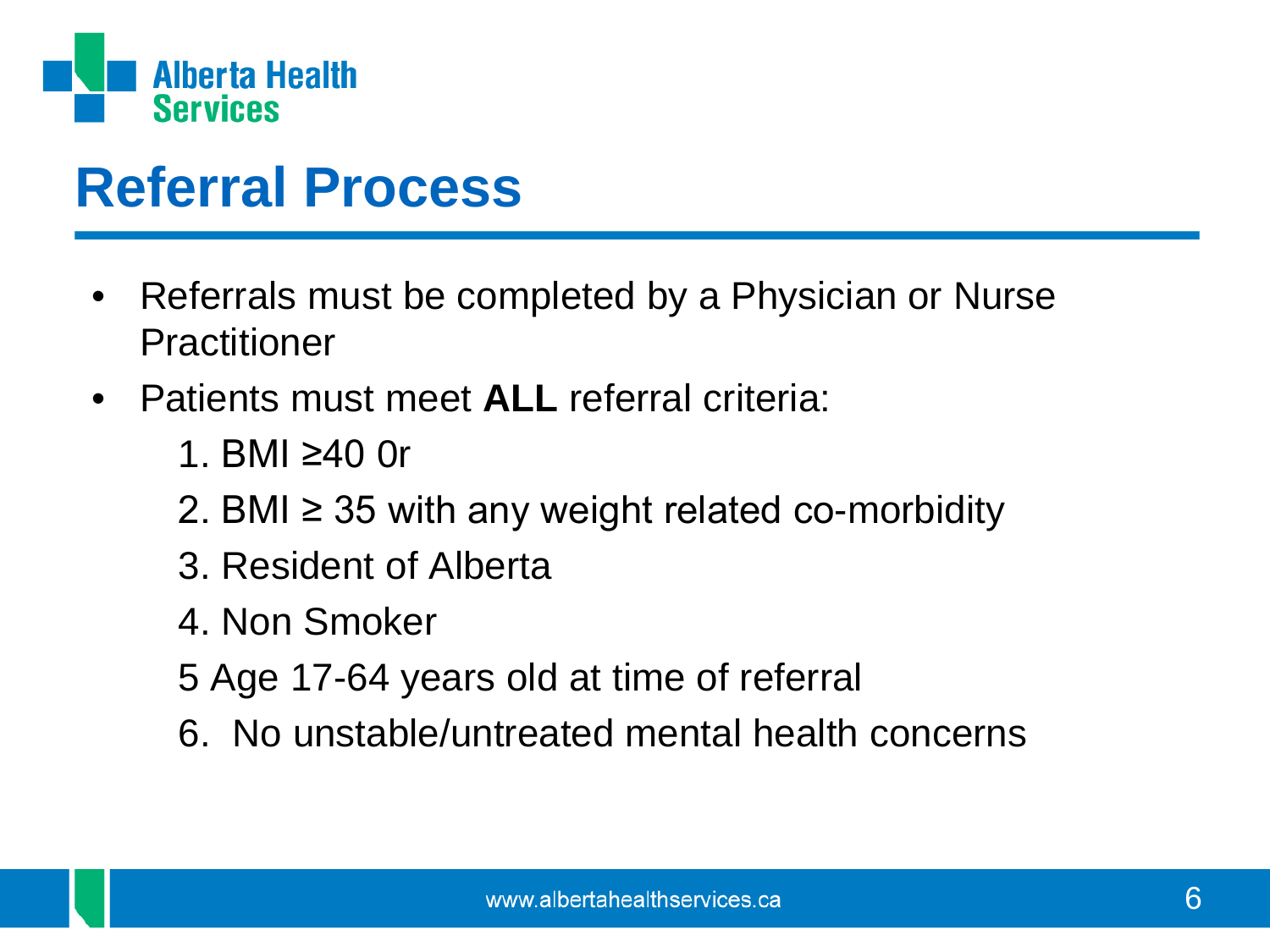

## **Referral Form**

| https://www.albertahealthservices.ca/frm-18205.pdf                                                            | $\mathcal{P}$ $\sim$ Alberta Health Services [CA] $\mathcal{C}$ albertahealthservices.ca |                                           |                    |                 | 价大钱 |
|---------------------------------------------------------------------------------------------------------------|------------------------------------------------------------------------------------------|-------------------------------------------|--------------------|-----------------|-----|
| File Edit Goto Favorites Heli                                                                                 |                                                                                          |                                           |                    |                 |     |
| Phone number                                                                                                  |                                                                                          | Phone number                              |                    |                 |     |
| Fax number                                                                                                    |                                                                                          | Fax number                                |                    |                 |     |
| <b>Practitioner Identification Number</b>                                                                     |                                                                                          | <b>Practitioner Identification Number</b> |                    |                 |     |
| Primary Care Network (PCN)                                                                                    |                                                                                          | Primary Care Network (PCN)                |                    |                 |     |
| Referral Criteria (check all that apply)                                                                      |                                                                                          |                                           |                    |                 |     |
| $\Box$ BMI greater than or equal to 40 OR                                                                     |                                                                                          |                                           |                    |                 |     |
| □ BMI greater than or equal to 35 with any weight-related co-morbidity such as cardiovascular disease, type 2 |                                                                                          |                                           |                    |                 |     |
| diabetes mellitus, sleep apenea, gall bladder disease, osteoarthritis, hypertension and/ or chronic pain.     |                                                                                          |                                           |                    |                 |     |
| $\Box$ Resident of Alberta                                                                                    |                                                                                          |                                           |                    |                 |     |
| □ Non Smoker                                                                                                  |                                                                                          |                                           |                    |                 |     |
| $\Box$ Age 17-64 years old at time of referral                                                                |                                                                                          |                                           |                    |                 |     |
| Please list all comorbidities and provide any relevant documentation (test results, reports, etc.)            |                                                                                          |                                           |                    |                 |     |
|                                                                                                               |                                                                                          |                                           |                    |                 |     |
|                                                                                                               |                                                                                          |                                           |                    |                 |     |
|                                                                                                               |                                                                                          |                                           |                    |                 |     |
| Current BMI $\frac{1}{2}$ kg/m <sup>2</sup>                                                                   | Highest Recorded Weight _______ kg or lb                                                 |                                           |                    |                 |     |
| Current Weight ________ kg or ________ lb Date (yyyy-Mon-dd) ___________________                              |                                                                                          |                                           | $\square$ measured | $\Box$ reported |     |
|                                                                                                               |                                                                                          |                                           |                    |                 |     |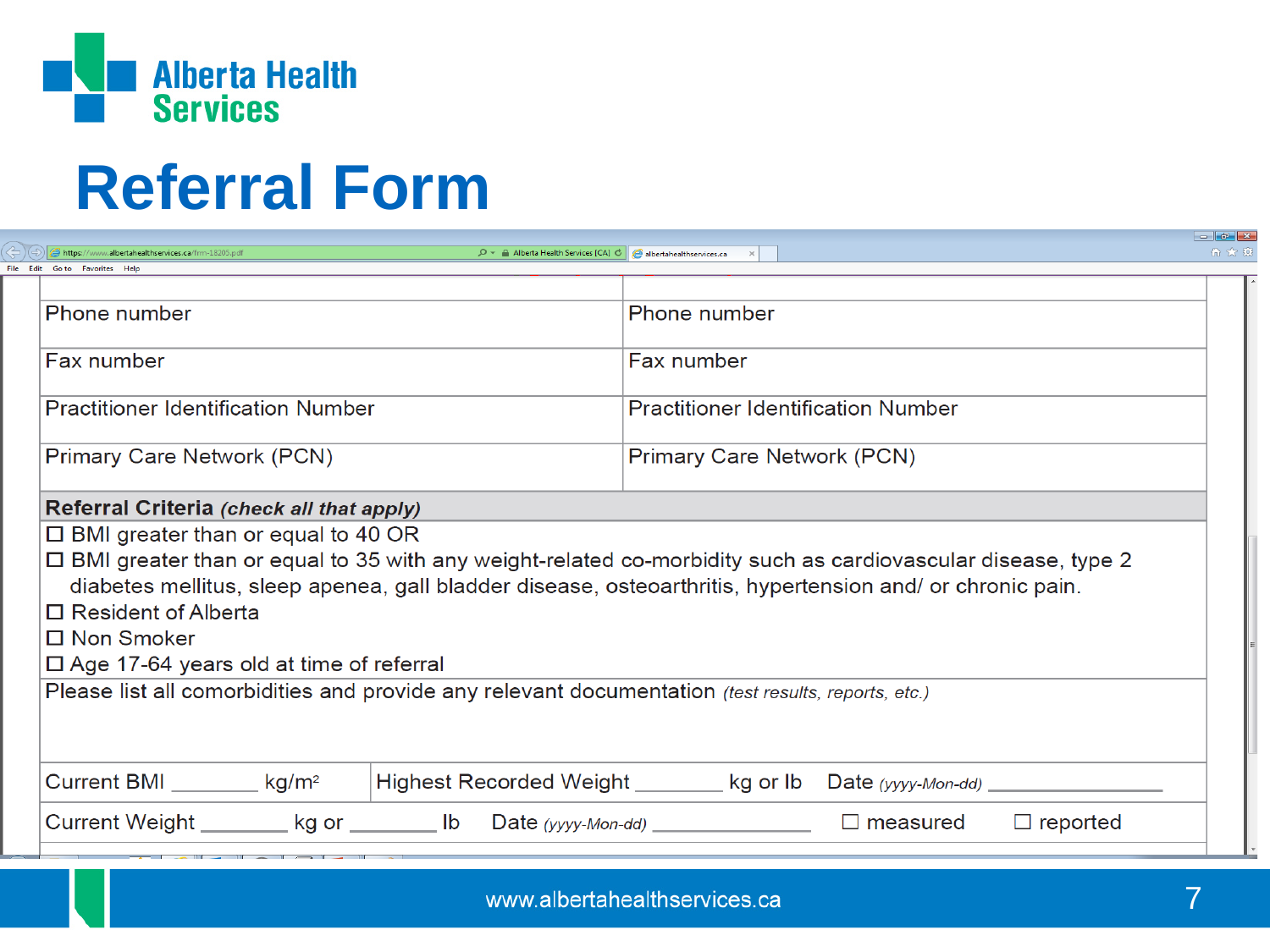

## **Referral Process**

- Referrals are faxed to Central Access. EABSC team does not see the referral until the initial assessment.
- Any incomplete information will cause delay and will be sent back to the referring practitioner to complete the needed information.
- Referrals are waitlisted on a first come first serve basis.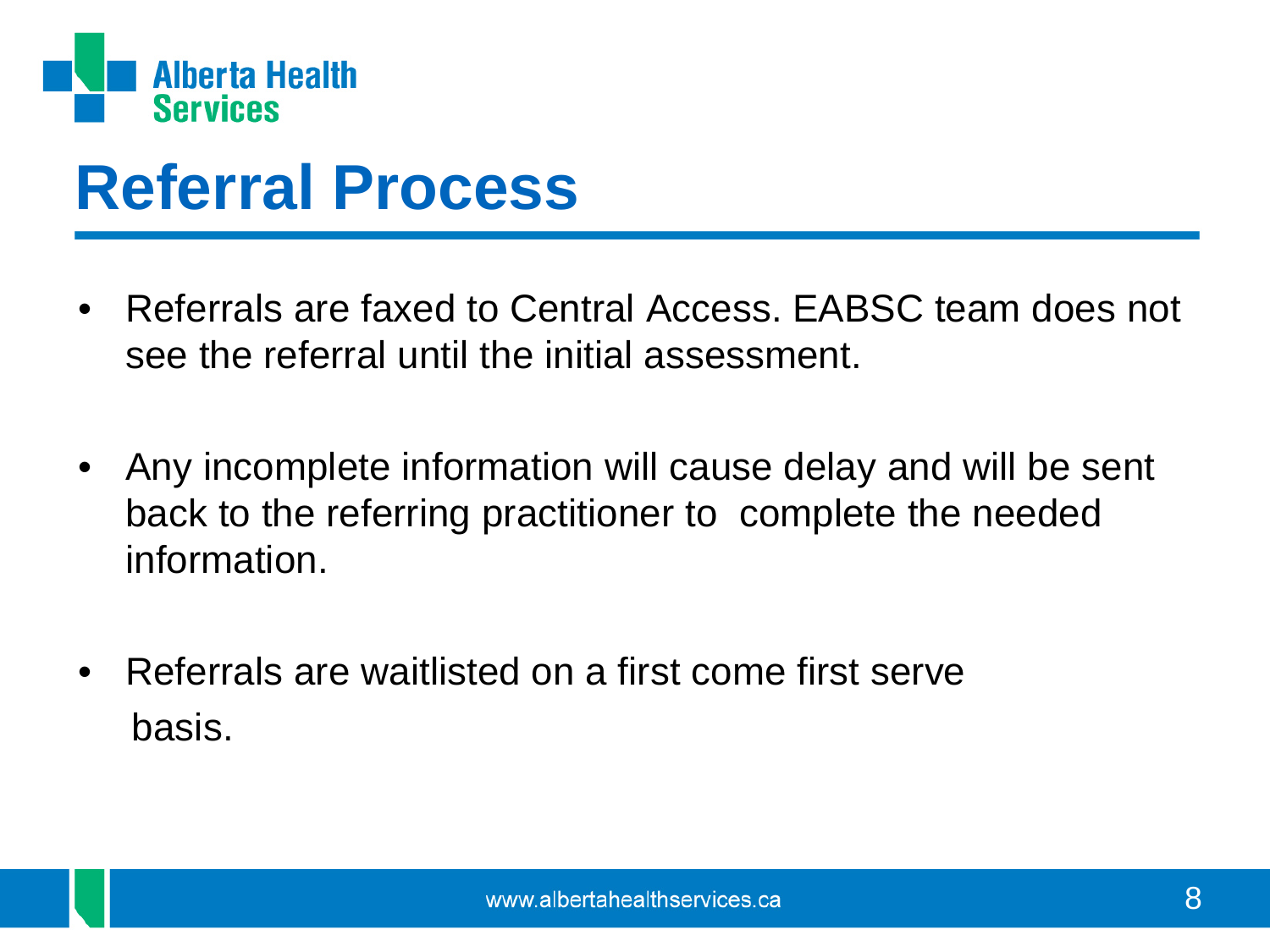

# **Referral Challenges**

- Please ensure patients are aware of the referral and what bariatric surgery is.
- If patients are not interested in bariatric surgery or exploring it as an option then please consider referring them to community resources for lifestyle management.
- Patients also need to understand that attending clinic does not guarantee that surgery is an appropriate treatment option.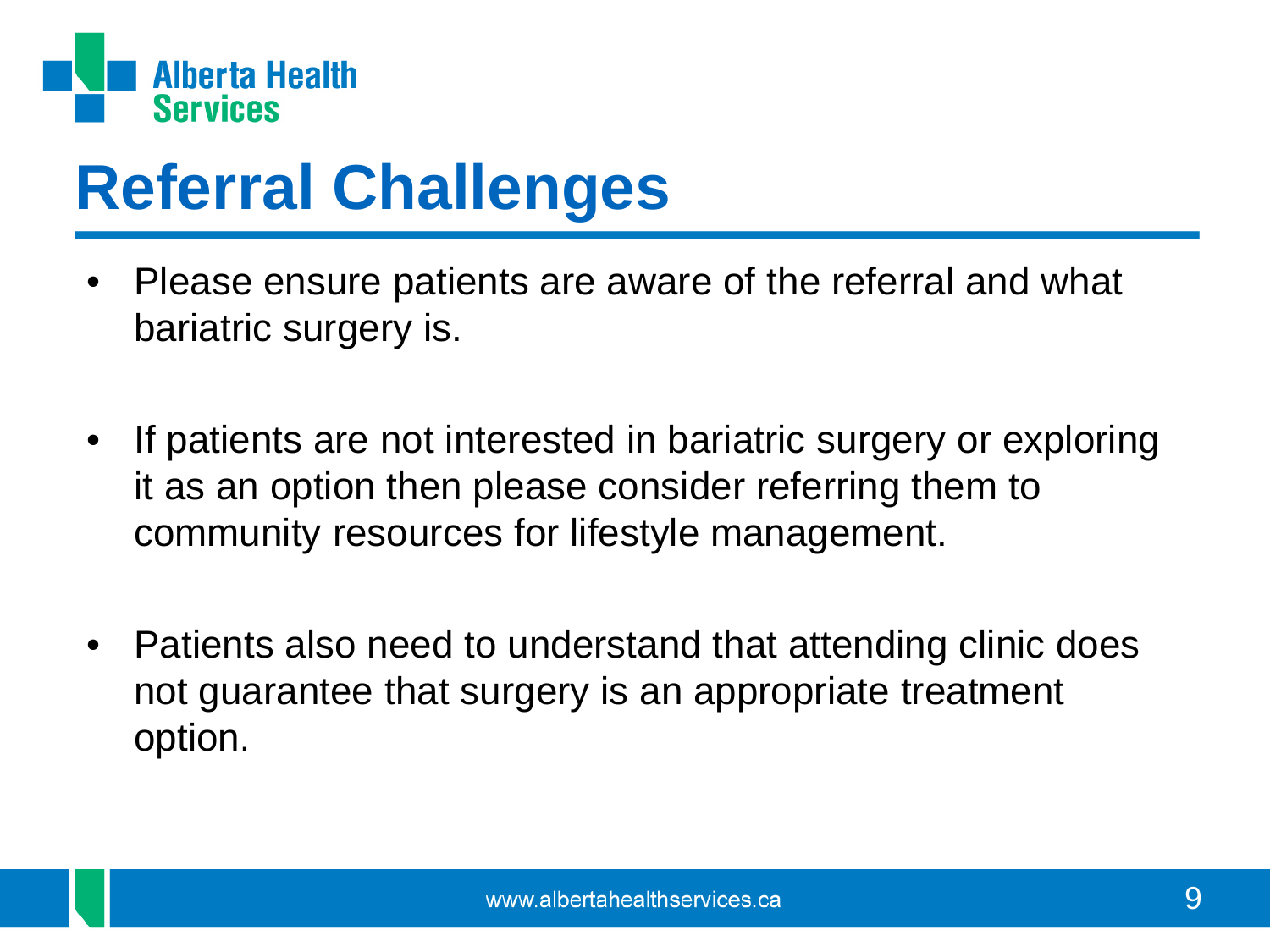

# **Referral Challenges**

- Patients with severe unstable/untreated mental health barriers must have this addressed in the community prior to attending clinic.
- Patients with an eating disorder should be manage by a eating disorders clinic and be stable for at least 6 months before they may be appropriate to attend clinic.
- Patients who are referred must not have had previous bariatric surgery.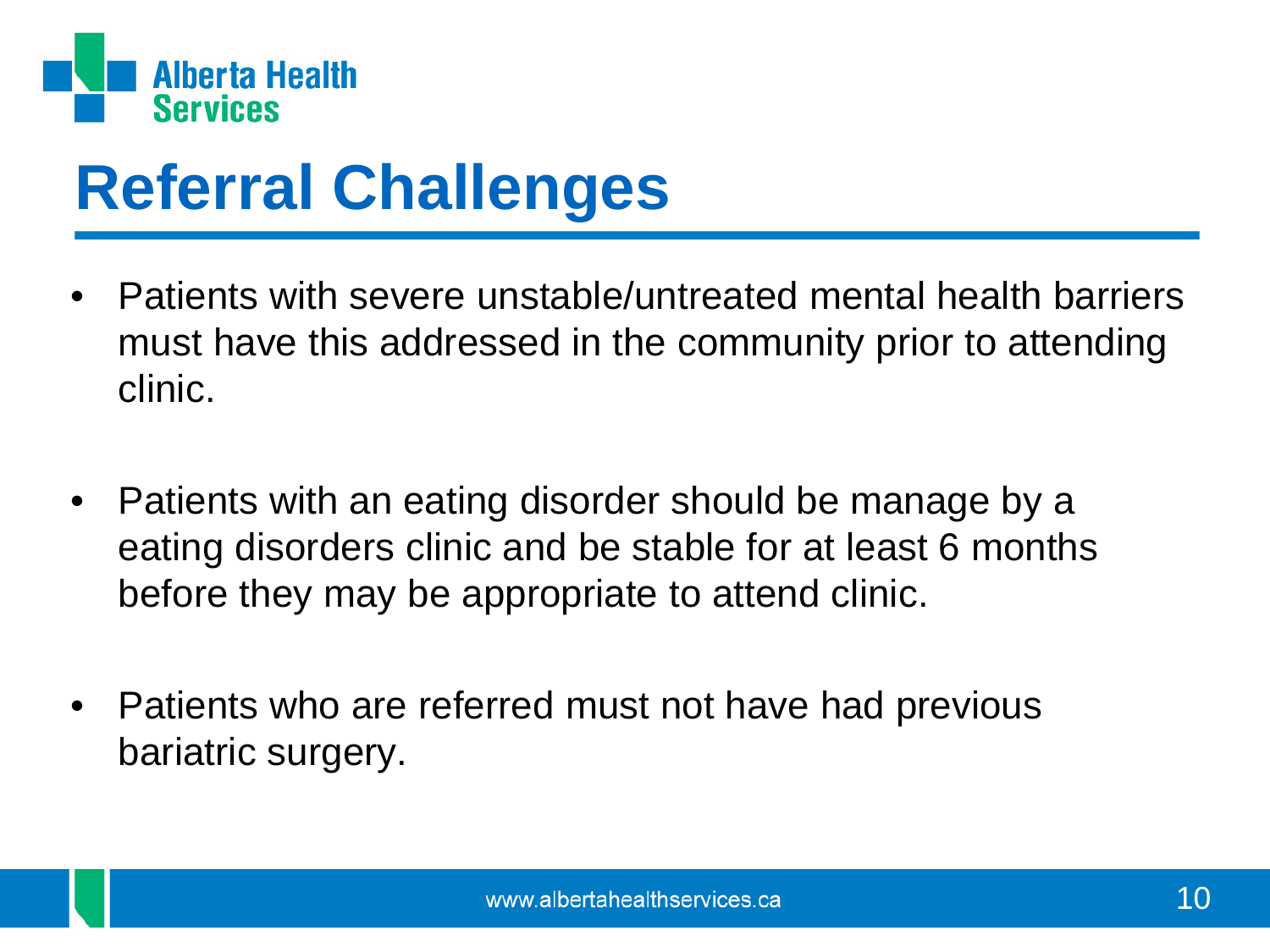

### **Preparing for Clinic**

- Weight Wise Community Classes
- Community RD/PCN RD and/or weight management programs
- Weight loss medications such as Liragultide, and Naltrexone-Bupropion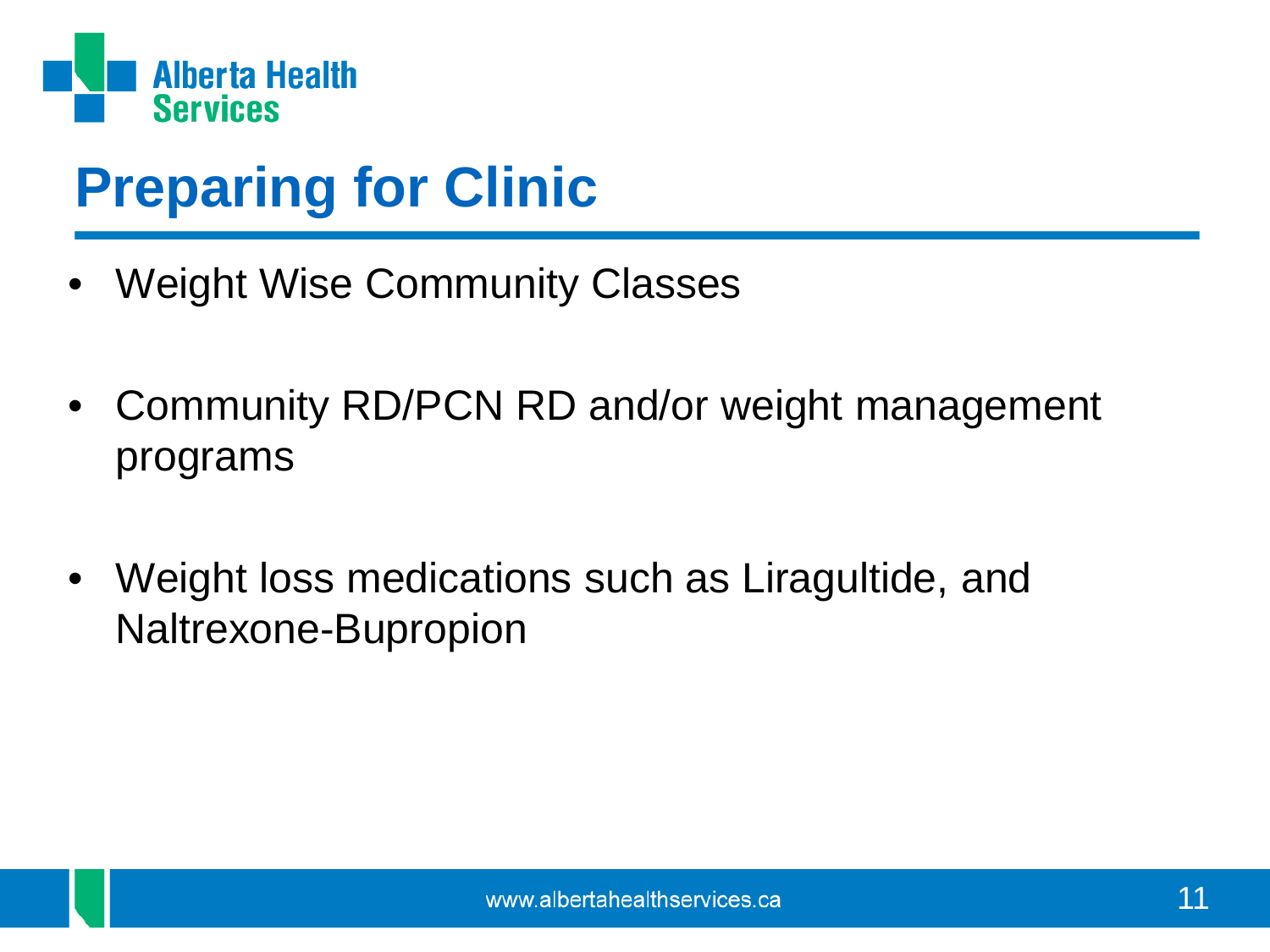

# **Clinic Flow**

- First appointment in clinic is with an RN followed by an MD on the same day.
- During these visits patients' medical and mental health histories are assessed and a care plan is made.
- After the initial assessment, patients are booked with a Registered Dietitian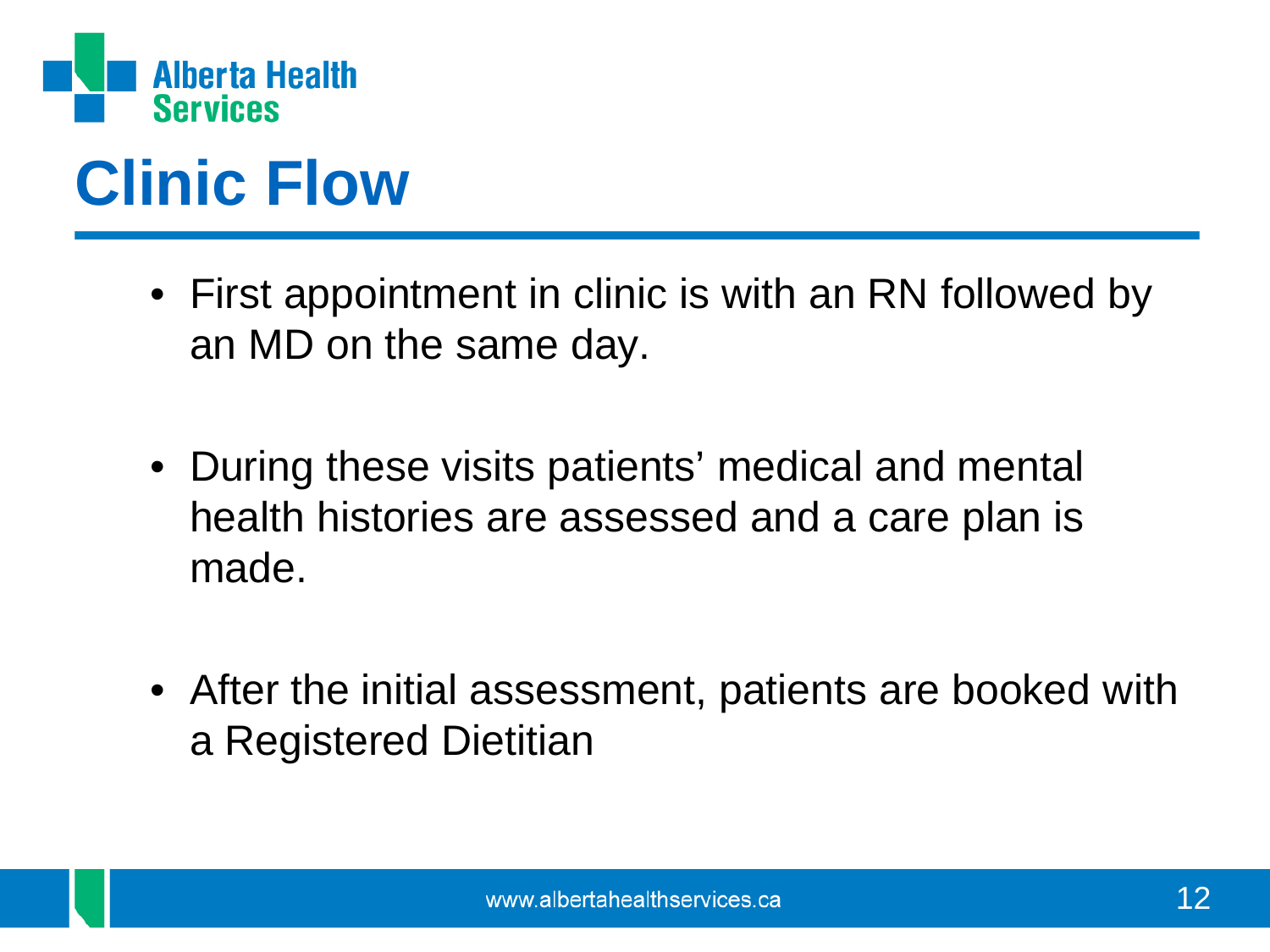

# **Clinic Flow**

- Mental health team if needed.
- The goal is for patients to have an initial assessment with a surgeon within 3 months of starting in the clinic, if appropriate.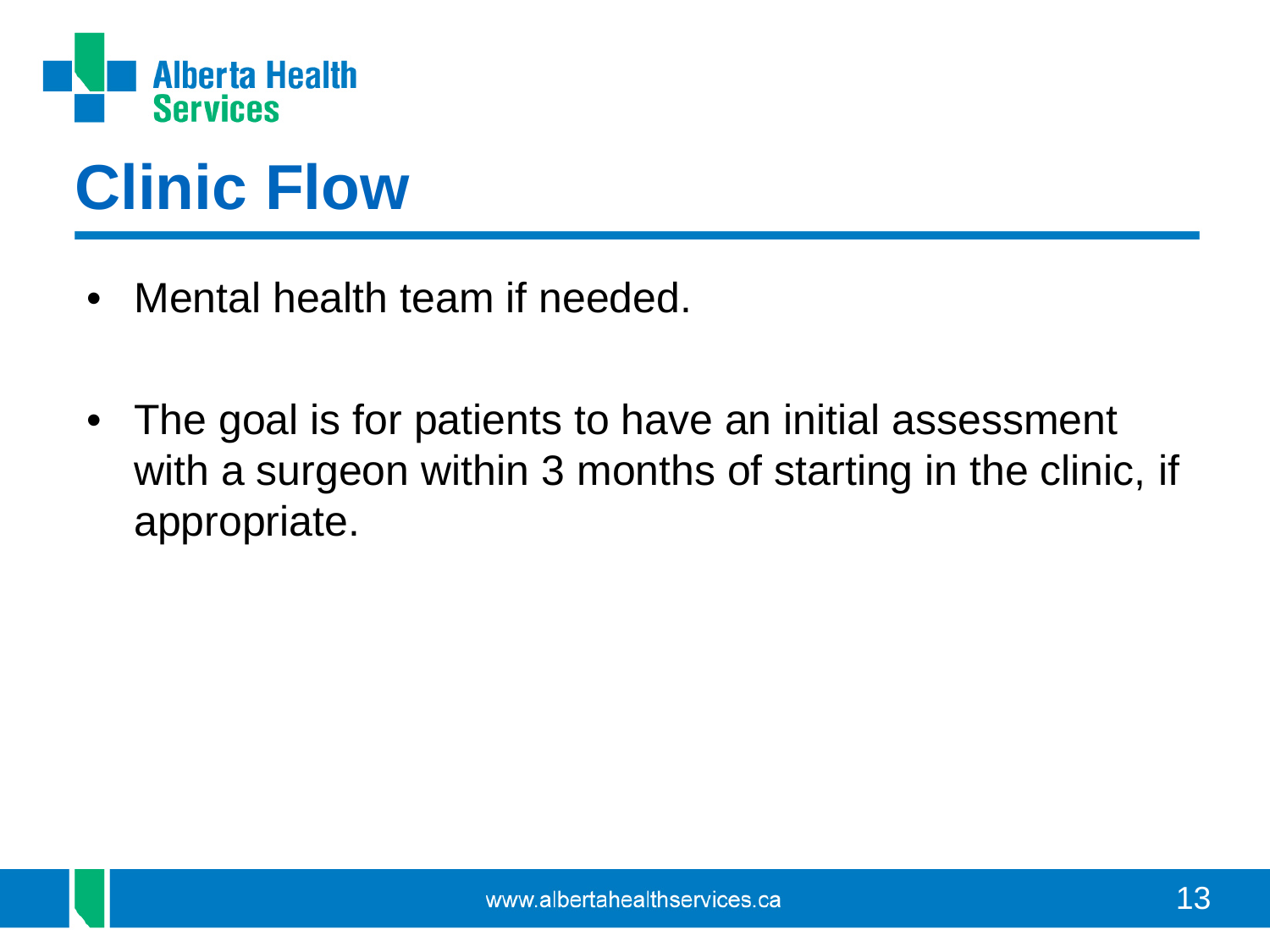



# **Clinic Flow**

- Patients will attend follow up appointments in clinic approximately every 4-6 weeks.
- Once a patient has been consented for surgery the patient continues to work with the team for continued lifestyle support.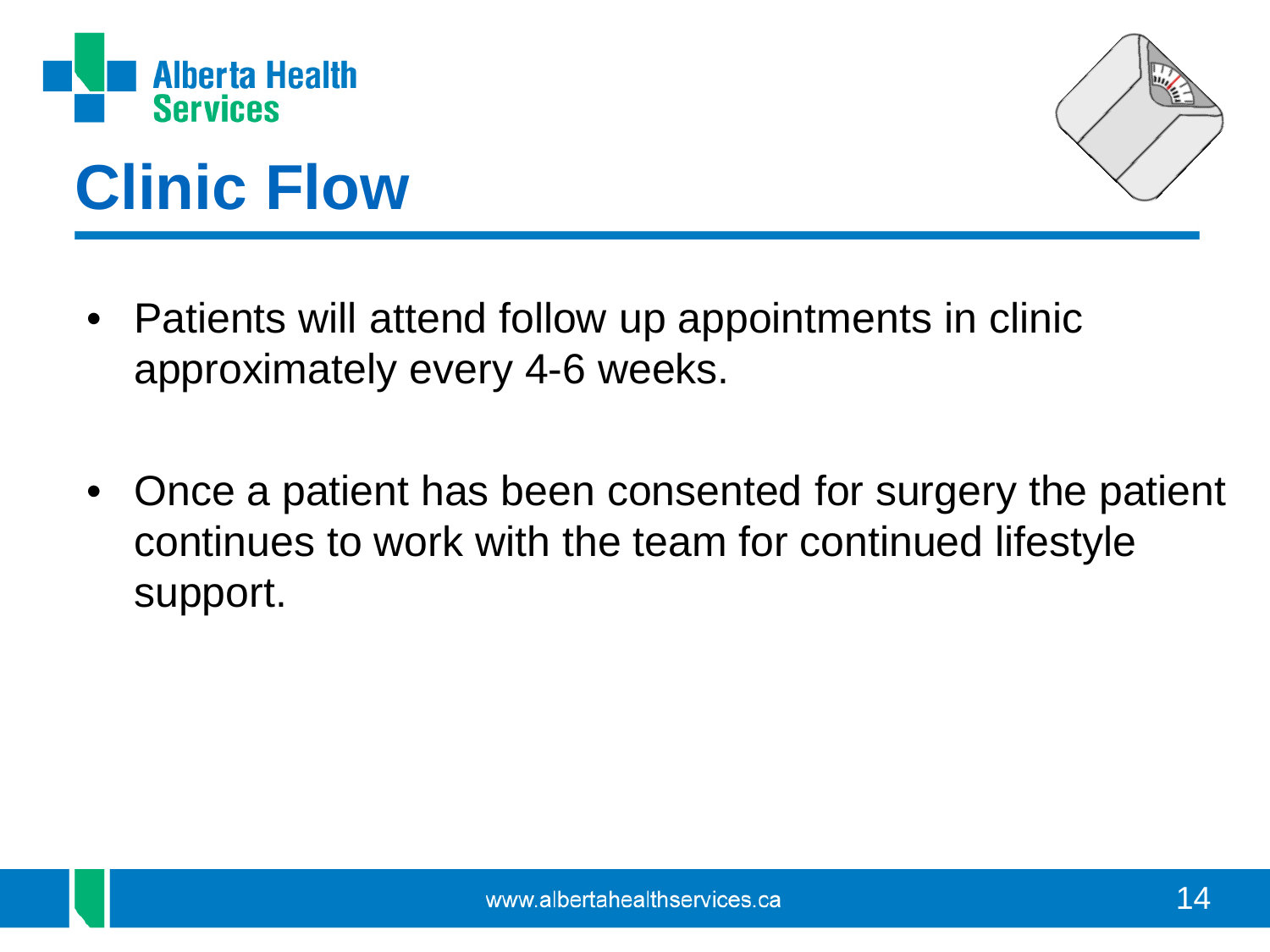

### **PBS**

• Patients are also scheduled into Preparing for Bariatric Surgery Classes with the RN, RD, and Psychologist.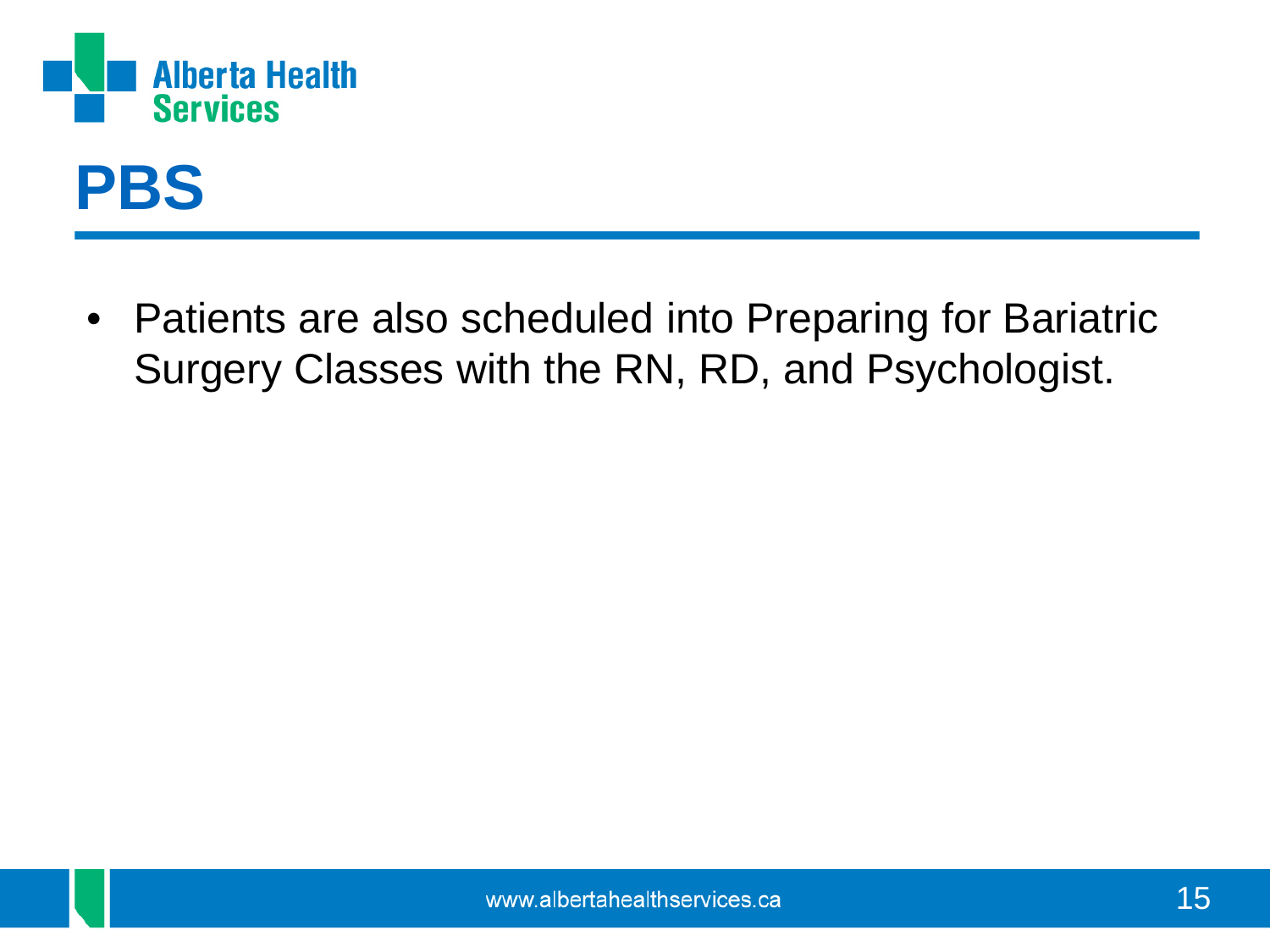



### **Post-Operative Clinic Care**

- Patients are followed for at least 12 months postoperatively
- Once weight stable, patients are discharged back to the care of their Family Physician.
- Letters are sent to both the patient and Family Physician outlining:
	- Routine blood work
	- A list of common complications that would require the patient to contact the clinic for possible follow-up